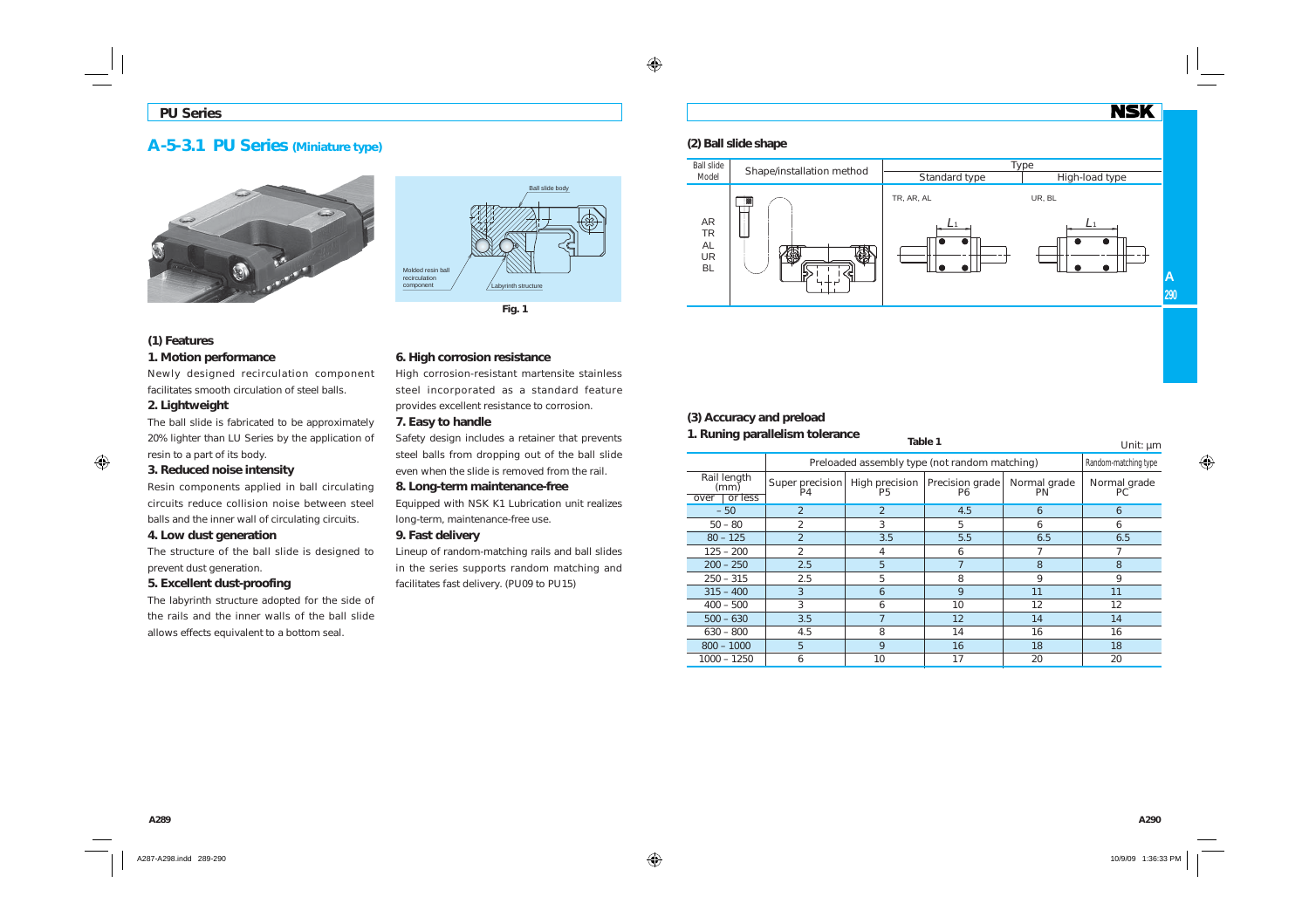## **PU Series**

### **2. Accuracy standard**

The preloaded assembly types products have four accuracy grades; Super precision P4, High precision P5, Precision grade P6, and normal grade PN, while the random-matching type has a normal grade PC.

Table 2 shows the accuracy standard for the preloaded assembly type while Table 3 shows the accuracy standard for the random-matching types.

#### **• Tolerance of preloaded assembly**

| Table 2<br>Unit: um                                                                                          |                                   |                      |                       |                           |  |
|--------------------------------------------------------------------------------------------------------------|-----------------------------------|----------------------|-----------------------|---------------------------|--|
| Accuracy grade<br>Characteristics                                                                            | Super precision<br>P <sub>4</sub> | High precision<br>P5 | Precision grade<br>P6 | Normal grade<br><b>PN</b> |  |
| Mounting height H<br>Variation of H<br>(All ball slides on a set of rails)                                   | ±10<br>5                          | $+15$                | ±20<br>15             | ±40<br>25                 |  |
| Mounting width $W_2$ or $W_3$<br>Variation of W <sub>2</sub> or $W_3$<br>(All ball slides on reference rail) | ±15                               | $+20$<br>10          | ±30<br>20             | ±50<br>30                 |  |
| Running parallelism of face C to face A<br>Running parallelism of face D to face B                           | Shown in Table 1 and Fig. 2       |                      |                       |                           |  |

#### **• Tolerance of random-matching type: Normal grade PC**

| Table 3                                                                            | Unit: µm                           |
|------------------------------------------------------------------------------------|------------------------------------|
| Accuracy grade<br>Characteristics                                                  | Normal grade<br>PC.                |
| Mounting height H                                                                  | ±20                                |
| Variation of mounting height H                                                     | 15 <sup>0</sup><br>30 <sup>2</sup> |
| Mounting width $W_2$ or $W_3$                                                      | $+20$                              |
| Variation of mounting width $W_2$ or $W_3$                                         | 20                                 |
| Running parallelism of face C to face A<br>Running parallelism of face D to face B | Shown in Table 1 and Fig. 2        |

Note: ① Variation on the same rail ② Variation on multiple rails

#### **3. Assembled accuracy**



**Fig. 2**

Note: Please refer to page A67 for marks on the datum faces.

### **4. Preload and rigidity**

We offer three levels of preload: Slight preload Z1 and Fine clearance Z0, along with randommatching type of Fine clearance ZT. Values for preload and rigidity of the preloaded assembly type are shown in Tables 4. Rigidities are for the median of the preload range.

#### **• Preload and rigidity of preloaded assembly**

| Table 4           |        |                     |                     |  |
|-------------------|--------|---------------------|---------------------|--|
|                   |        | Preload             | Rigidity            |  |
| Model No.         |        | (N)                 | $(N/\mu m)$         |  |
|                   |        | Slight preload (Z1) | Slight preload (Z1) |  |
|                   | PU05TR | $0 - 3$             | 17                  |  |
|                   | PU07AR | $0 - 8$             | 22                  |  |
|                   | PU09TR | $0 - 10$            | 30                  |  |
| Standard type     | PU12TR | $0 - 17$            | 33                  |  |
|                   | PU15AL | $0 - 33$            | 45                  |  |
|                   | PU09UR | $0 - 14$            | 46                  |  |
| High-load<br>type | PU12UR | $0 - 25$            | 52                  |  |
|                   | PU15BL | $0 - 51$            | 75                  |  |

Note: Clearance of fine clearance Z0 is 0 to 3 µm. Therefore, preload is zero. However, Z0 of PN grade is 3 to 10  $\mu$ m.

Clearance values of the random-matching type are shown in Tables 5.

#### **• Clearance of random-matching type**

|          | Unit: $µm$<br>Table 5 |
|----------|-----------------------|
| Model No | Fine clearance        |
|          | 7T                    |
| PU09TR   |                       |
| PU12TR   | 3 or less             |
| PU15AL   |                       |

## **(4) Available length of rail**

Table 6 shows the limitations of rail length (maximum length). However, the limitations vary by accuracy grade.

| Table 6 Length limitations of rails<br>Unit:mm |                                      |    |                 |    |                 |    |
|------------------------------------------------|--------------------------------------|----|-----------------|----|-----------------|----|
|                                                | <b>Size</b>                          |    |                 |    |                 |    |
| <b>Series</b>                                  | Material                             | 05 | 07 <sup>1</sup> | 09 | 12 <sup>1</sup> | 15 |
| PU                                             | Stainless steel 210 375 600 800 1000 |    |                 |    |                 |    |

Note: Rails can be butted if user requirement exceeds the rail length shown in the Table. Please consult NSK.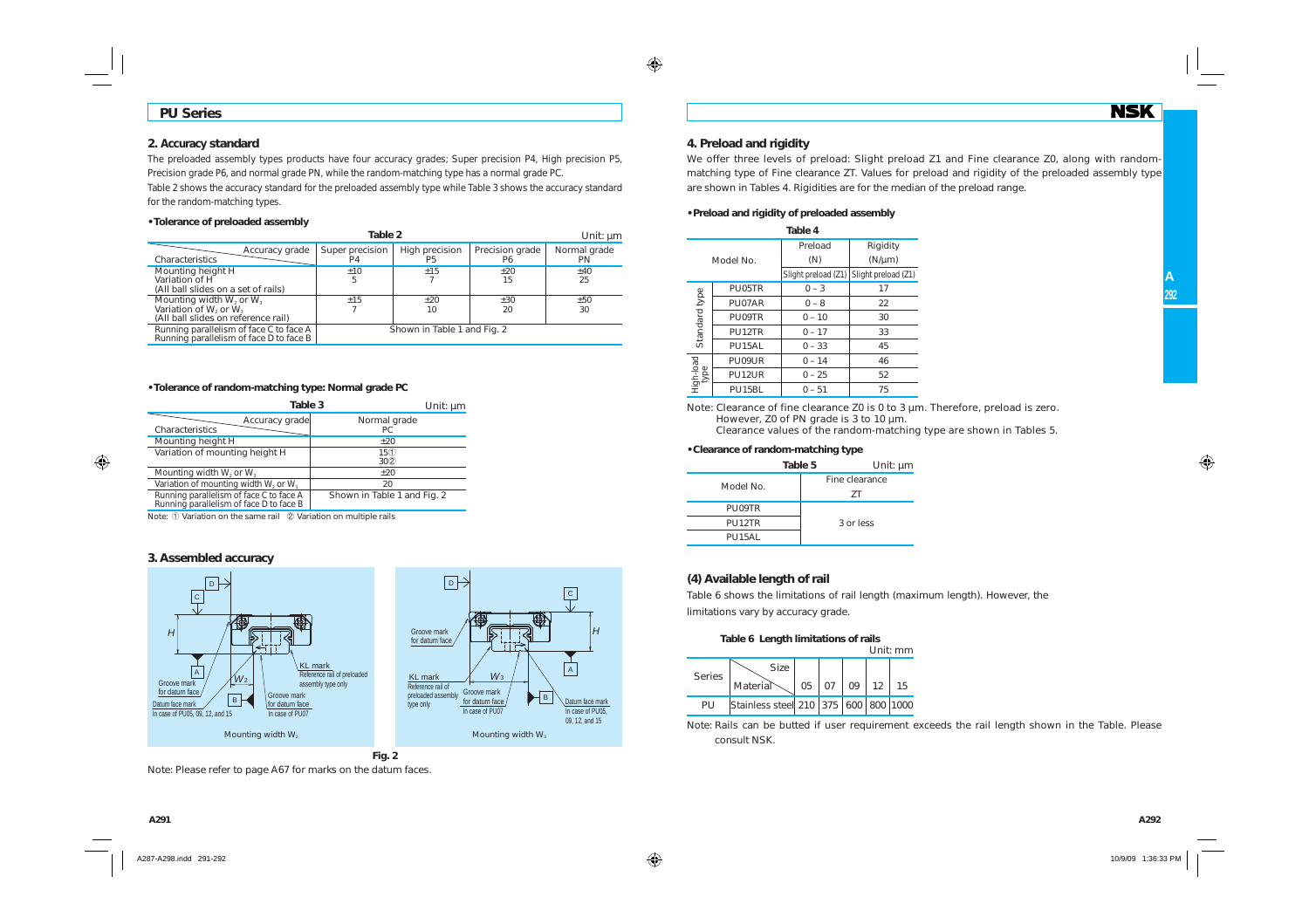## **(5) Installation**

**1. Permissible values of mounting error**



| Table 7<br>Unit: $\mu$ m                         |         |               |             |             |             |             |
|--------------------------------------------------|---------|---------------|-------------|-------------|-------------|-------------|
|                                                  |         |               |             | Model No.   |             |             |
| Value                                            | Preload | <b>PU05</b>   | <b>PU07</b> | <b>PU09</b> | <b>PU12</b> | <b>PU15</b> |
| Permissible values of                            | Z0, ZT  | 10            | 12          | 15          | 20          | 25          |
| parallelism in two rails e.                      |         |               | 10          | 13          | 15          | 21          |
| Permissible values of                            | Z0, ZT  | 150 um/200 mm |             |             |             |             |
| parallelism (height) in two rails e <sub>2</sub> |         | 90 µm/200 mm  |             |             |             |             |

## **2. Shoulder height of the mounting face and corner radius r**



| Table 8<br>Unit: mm |             |                |                                         |         |  |
|---------------------|-------------|----------------|-----------------------------------------|---------|--|
| Model No.           |             |                | Corner radius (maximum) Shoulder height |         |  |
|                     | $r_{\rm a}$ | r <sub>b</sub> | H'                                      | $H''$ * |  |
| <b>PU05</b>         | 0.2         | 0.2            | 0.7                                     | 2.3     |  |
| <b>PU07</b>         | 0.2         | 0.3            | 1.2                                     | 2.5     |  |
| <b>PU09</b>         | 0.3         | 0.3            | 1.9                                     | 2.6     |  |
| <b>PU12</b>         | 0.3         | 0.3            | 2.5                                     | 3.4     |  |
| <b>PU15</b>         | 0.3         | 0.5            | 3.5                                     | 4.4     |  |

\*) H" is the minimum recommended value based on the dimension T in dimension table.

## **(6) Lubrication accessory**

PU15 can select drive-in type grease fitting as an option. For PU05 to PU12, apply grease directly to the ball grooves of rail using a point nozzle.

# **(7) Dust proof components**

## **1. Standard specification**

End seal: Provided to both ends of the ball slide as a standard feature. Bottom seal function: A labyrinth structure of the ball slide bottom face functions as sealing effect.

Seal friction per standard ball slide is shown in Table 9.

**Table 9 Seal friction per ball slide (maximum value)**  $\sum_{i=1}^{n}$ 

|                           |     |                 |     |      | UIIIL.IV |
|---------------------------|-----|-----------------|-----|------|----------|
| $C:=$<br>Corice<br>Series | U5  |                 |     | ຳ    |          |
|                           | v.J | $\cup$ . $\cup$ | c.u | U. 5 | ∪.∪      |

## **2. NSK K1™**

Table 10 shows the dimension of linear guides equipped with the NSK K1.



|             |                      |                  | Table 10                      |                                                    |               | Unit: mm                                                |
|-------------|----------------------|------------------|-------------------------------|----------------------------------------------------|---------------|---------------------------------------------------------|
| Model No.   | Ball slide<br>length | Ball slide model | Standard ball<br>slide length | Ball slide length<br>equipped<br>with two NSK K1 L | NSK K1, V     | Thickness of Thickness of<br>protective<br>cover, $V_2$ |
| <b>PU05</b> | Standard             | <b>TR</b>        | 19.4                          | 24.4                                               | $\mathcal{P}$ | 0.5                                                     |
| <b>PU07</b> | Standard             | AR               | 23.4                          | 29.4                                               | 2.5           | 0.5                                                     |
| <b>PU09</b> | Standard             | <b>TR</b>        | 30                            | 36.4                                               | 2.7           | 0.5                                                     |
|             | Long                 | UR               | 41                            | 47.4                                               |               |                                                         |
| <b>PU12</b> | Standard             | <b>TR</b>        | 35                            | 42                                                 | 3             | 0.5                                                     |
|             | Long                 | UR               | 48.7                          | 55.7                                               |               |                                                         |
| <b>PU15</b> | Standard             | AL               | 43                            | 51.2                                               |               |                                                         |
|             | Long                 | BL               | 61                            | 69.2                                               | 3.5           | 0.6                                                     |

**Table 10**

Note: Ball slide length equipped with NSK K1 =

(Standard ball slide length) + (Thickness of NSK K1,  $V_1 \times$  Number of NSK K1) + (Thickness of the protective cover  $V_2 \times 2$ )



Drive-in type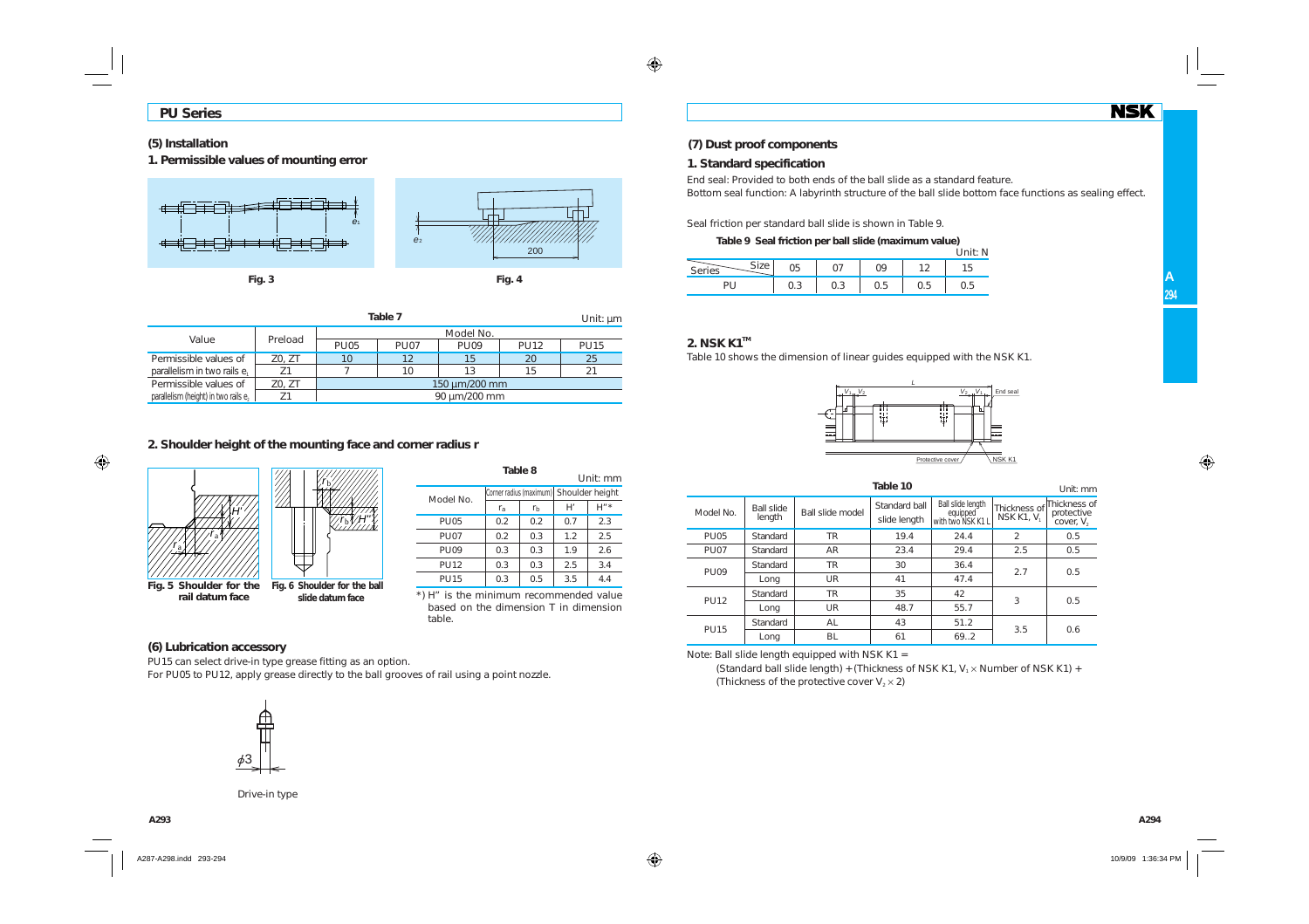## **PU Series**

## **(8) Reference number**

Reference numbers shall be set to individual NSK linear guide when its specifications are finalized, and it is indicated on its specification drawing.

Please specify the reference number, except design serial number, to identify the product when ordering. requiring estimates, or inquiring about specifications from NSK.

## **1. Reference number for preloaded assembly**



## **2. Reference number for random-matching type**





Reference number for assembly of random-matching ball slide and rail is the same as the coding of preloaded assembly. However, preload code is fine clearance "T" (Refer to page A292).

#### **Table 11 Material/surface treatment code**

| Code | Description                            |
|------|----------------------------------------|
|      | Stainless steel                        |
| н    | Stainless steel with surface treatment |
|      | Other, special                         |

|  | Table 12 Accuracy code |  |
|--|------------------------|--|
|--|------------------------|--|

| Accuracy                            | Standard (Without NSK K1) | With NSK K1 | With NSK K1 for food and medical equipment |
|-------------------------------------|---------------------------|-------------|--------------------------------------------|
| Super precision grade               | P <sub>4</sub>            | K4          |                                            |
| High precision grade                | P <sub>5</sub>            | K5          | F5                                         |
| Precision grade                     | P6                        | Κ6          | F6                                         |
| Normal grade                        | PN                        | ΚN          | FN                                         |
| Normal grade (random-matching type) | РC                        | КC          | FC.                                        |

Note: Refer to Page A38 and A61 for NSK K1 lubrication unit.